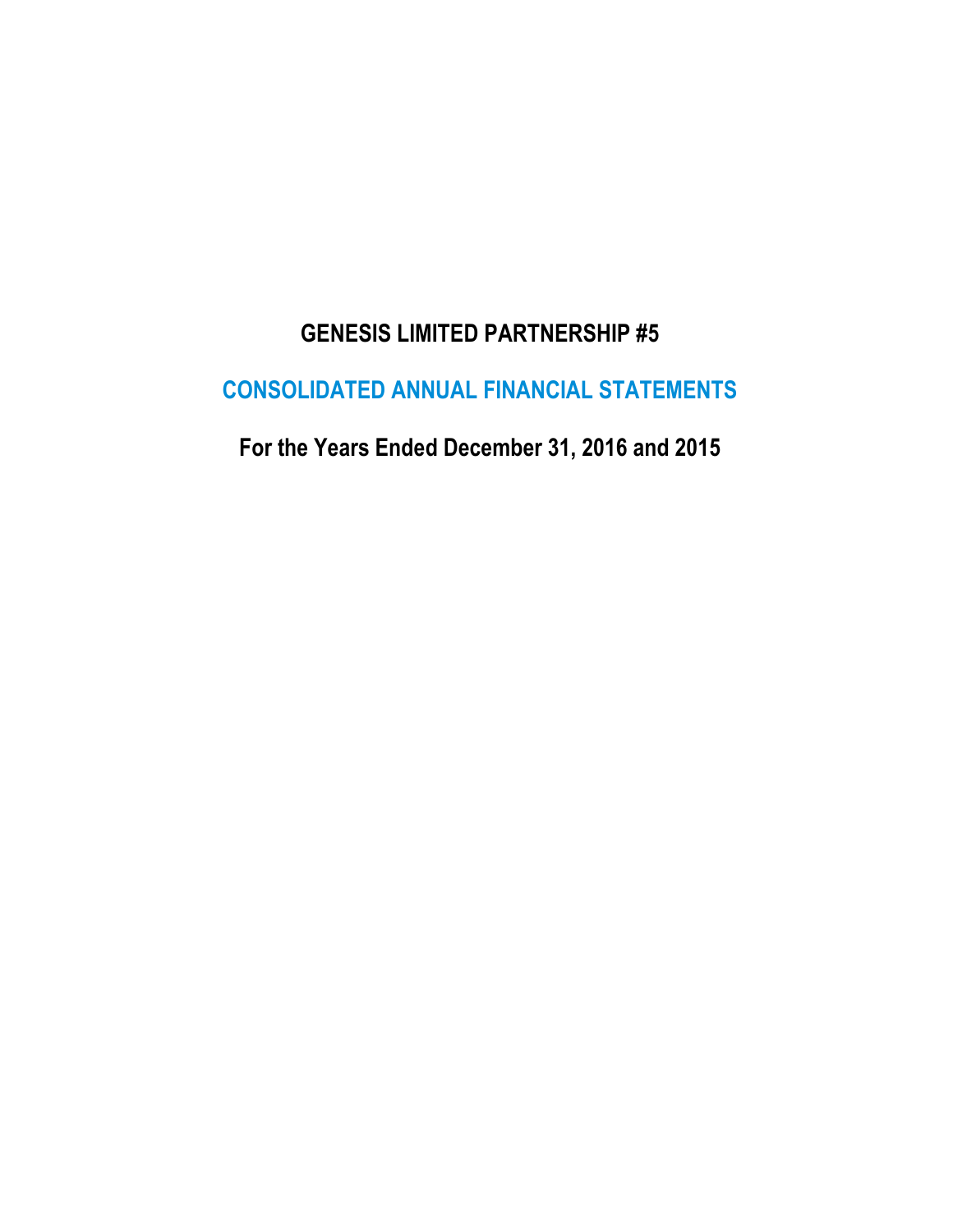### **GENESIS LIMITED PARTNERSHIP #5 NOTICE OF NO AUDITOR REVIEW OF FINANCIAL STATEMENTS For the Years Ended December 31, 2016 and 2015**

**The accompanying unaudited consolidated financial statements of Genesis Limited Partnership #5 (the "Partnership") have been prepared by and are the sole responsibility of the Partnership's management. These financial statements have not been independently reviewed or audited.**

**\_\_\_\_\_\_\_\_\_\_\_\_\_\_\_\_\_\_\_\_\_\_\_\_\_\_\_\_\_\_\_\_\_\_\_\_\_\_\_\_\_\_\_\_\_\_\_\_\_\_\_\_\_\_\_\_\_\_\_\_\_\_\_\_\_\_\_\_\_\_\_\_\_\_\_\_\_\_\_\_\_\_\_\_\_\_\_\_\_\_\_\_\_\_\_\_\_\_\_\_\_\_\_\_\_\_\_**

 $\_$  ,  $\_$  ,  $\_$  ,  $\_$  ,  $\_$  ,  $\_$  ,  $\_$  ,  $\_$  ,  $\_$  ,  $\_$  ,  $\_$  ,  $\_$  ,  $\_$  ,  $\_$  ,  $\_$  ,  $\_$  ,  $\_$  ,  $\_$  ,  $\_$  ,  $\_$  ,  $\_$  ,  $\_$  ,  $\_$  ,  $\_$  ,  $\_$  ,  $\_$  ,  $\_$  ,  $\_$  ,  $\_$  ,  $\_$  ,  $\_$  ,  $\_$  ,  $\_$  ,  $\_$  ,  $\_$  ,  $\_$  ,  $\_$  ,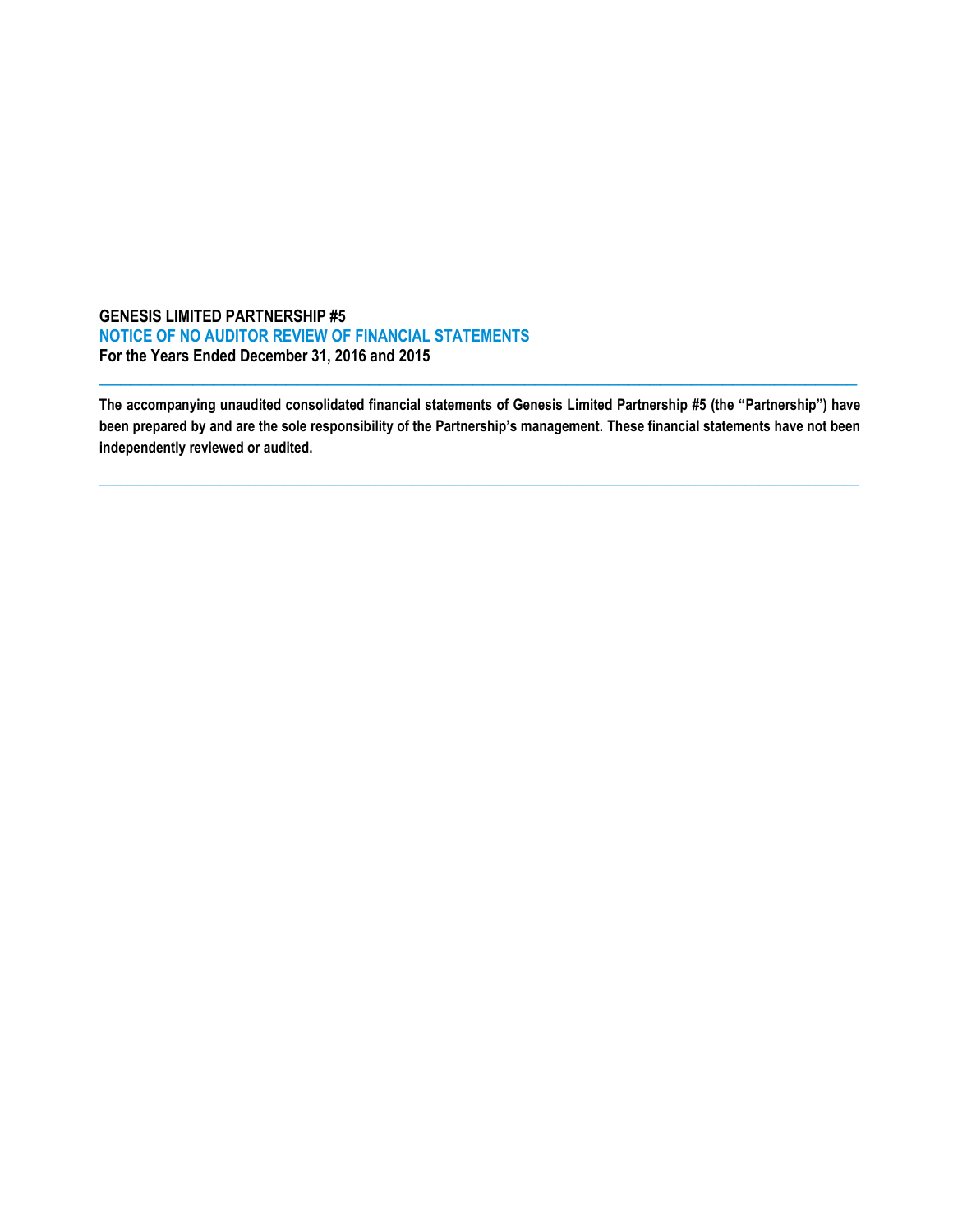## **GENESIS LIMITED PARTNERSHIP #5 BALANCE SHEETS** *(In Canadian dollars) (Unaudited)*

|                                     |              | Dec. 31, 2016 | Dec. 31, 2015 |
|-------------------------------------|--------------|---------------|---------------|
| <b>Assets</b>                       | <b>Notes</b> |               |               |
| Land held for future development    |              | 2,732,534     | 2,651,957     |
| <b>Total assets</b>                 |              | 2,732,534     | 2,651,957     |
| <b>Liabilities</b>                  |              |               |               |
| Amounts due to related parties      |              | 254,695       | 139,493       |
| <b>Total liabilities</b>            |              | 254,695       | 139,493       |
| <b>Equity</b>                       |              |               |               |
| General partner                     |              | 100           | 100           |
| Limited partners                    | 1            | 2,477,739     | 2,512,364     |
| <b>Total equity</b>                 |              | 2,477,839     | 2,512,364     |
| <b>Total liabilities and equity</b> |              | 2,732,534     | 2,651,957     |

*See accompanying notes to the financial statements.*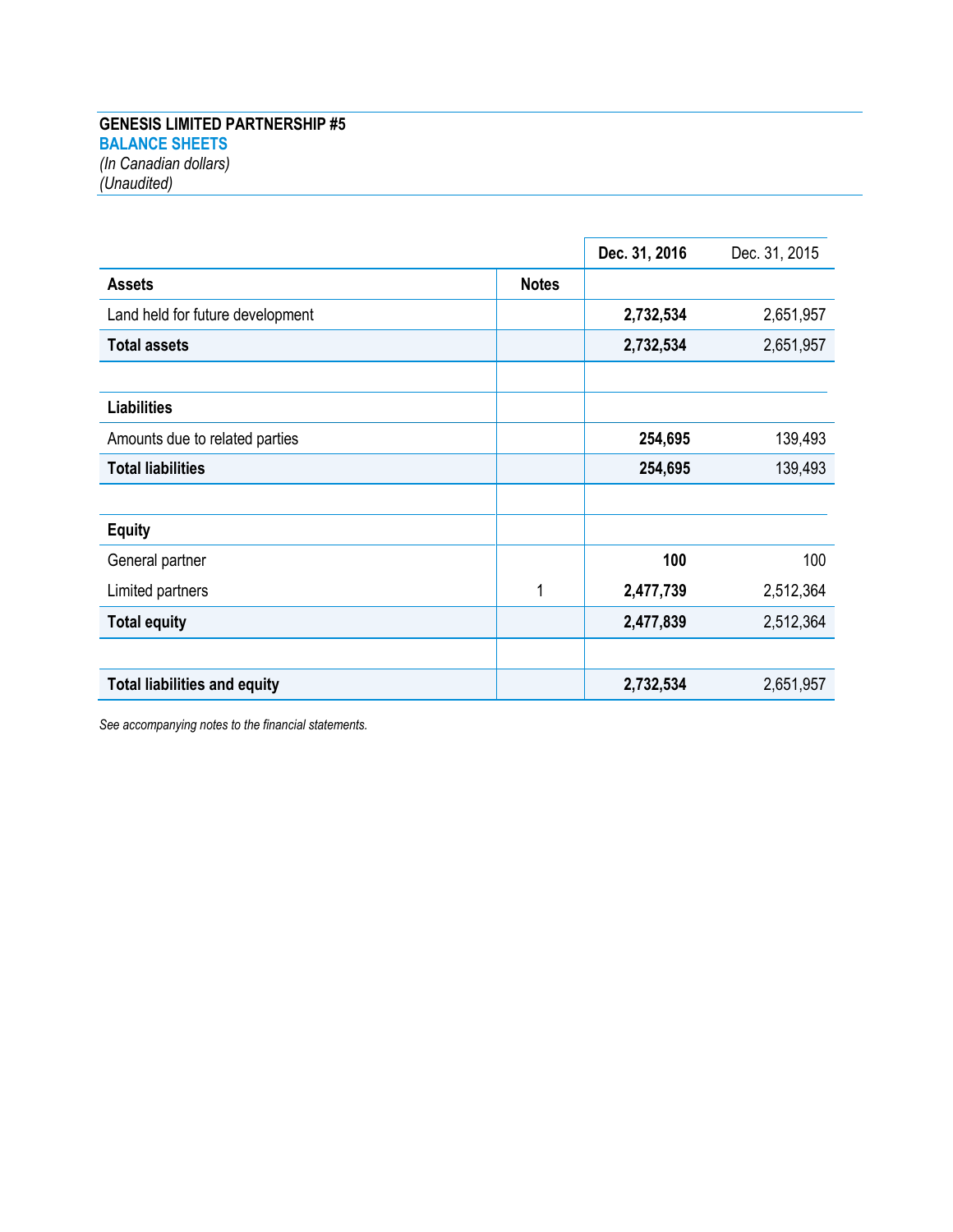## **GENESIS LIMITED PARTNERSHIP #5 STATEMENTS OF COMPREHENSIVE LOSS For the years ended December 31, 2016 and 2015** *(In Canadian dollars)*

*(Unaudited)*

|                                 |              | 2016      | 2015    |
|---------------------------------|--------------|-----------|---------|
| <b>Revenues</b>                 | <b>Notes</b> |           |         |
| Rental income and other revenue |              | 5,572     | 6,315   |
|                                 |              | 5,572     | 6,315   |
| <b>Expenses</b>                 |              |           |         |
| General and administrative      |              | 40,197    | 7,384   |
|                                 |              | 40,197    | 7,384   |
|                                 |              |           |         |
| Loss being comprehensive loss   |              | (34, 625) | (1,069) |

*See accompanying notes to the financial statements.*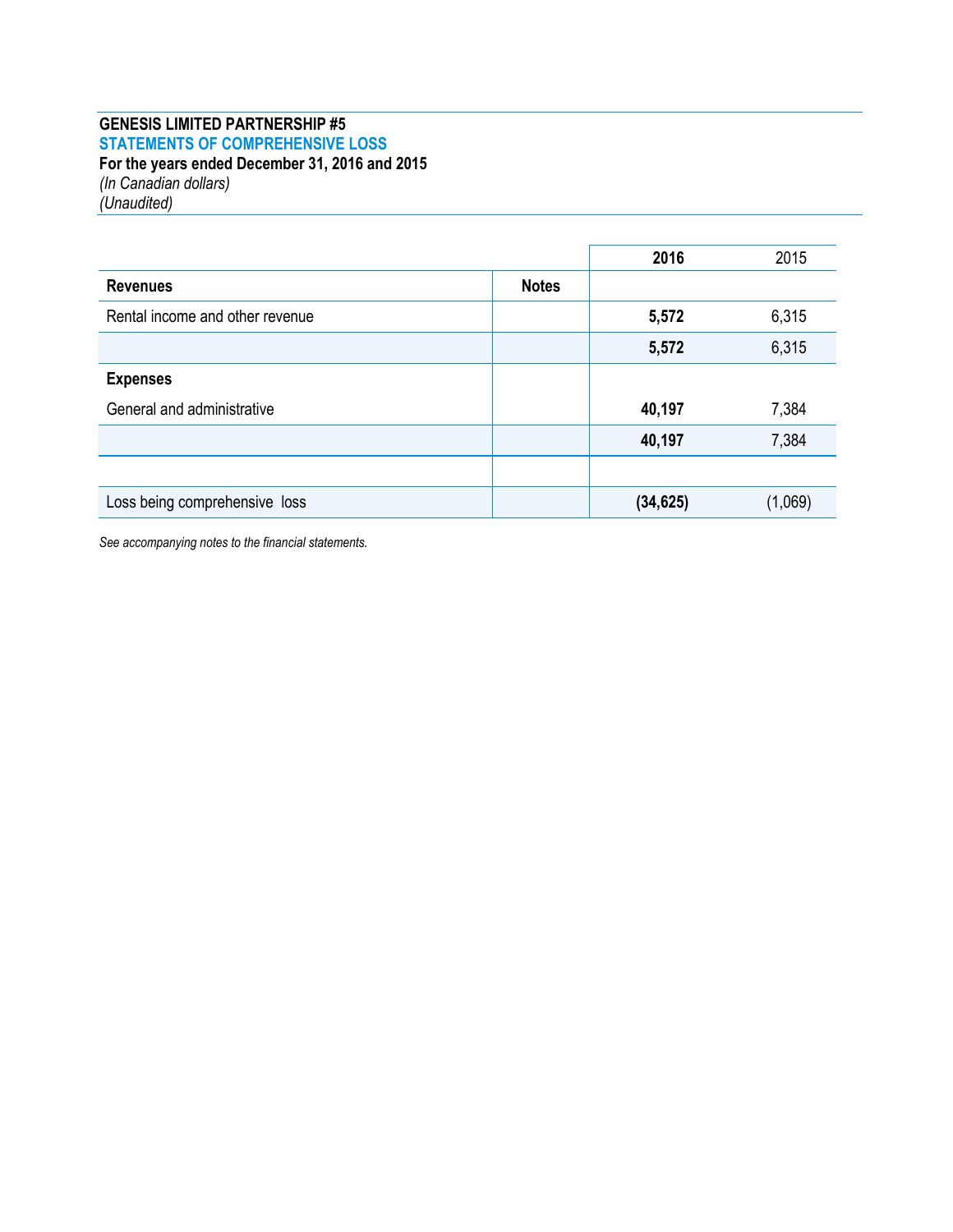## **GENESIS LIMITED PARTNERSHIP #5 STATEMENTS OF PARTNERS' EQUITY For the years ended December 31, 2016 and 2015** *(In Canadian dollars)*

*(Unaudited)*

|                               | <b>Net Partners'</b><br><b>Contributions</b> | <b>Deficit</b> | <b>Partners'</b><br><b>Equity</b> |
|-------------------------------|----------------------------------------------|----------------|-----------------------------------|
| At December 31, 2014          | 2,603,514                                    | (89, 981)      | 2,513,533                         |
| Loss being comprehensive loss | ۰                                            | (1,069)        | (1,069)                           |
| At December 31, 2015          | 2,603,514                                    | (91,050)       | 2,512,464                         |
| Loss being comprehensive loss | $\,$                                         | (34, 625)      | (34, 625)                         |
| At December 31, 2016          | 2,603,514                                    | (125, 675)     | 2,477,839                         |

*See accompanying notes to the financial statements.*